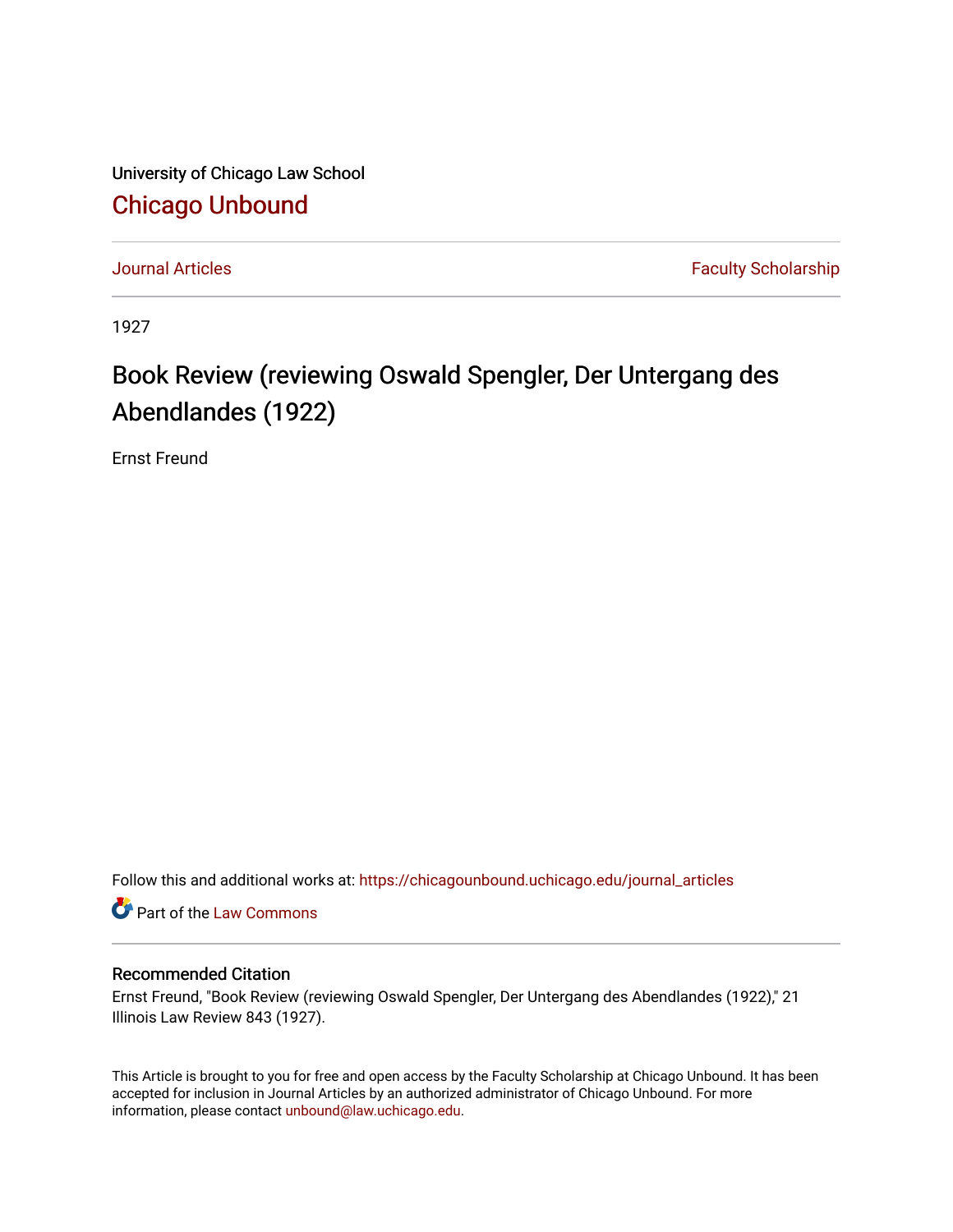## **DIVERSITIES DE LAIILEY**

SPENGLER ON LEGAL HISTORY.--Oswald Spengler's "Der Untergang des Abendlandes" (Decline of the West) is generally recognized as the most remarkable philosophical work that has appeared in many years; some Germans say that they do not know whether the author is a genius or a dazzler, but everyone concedes the originality and universality of the range of his vision. The first volume, which has been translated into English, is the more difficult *of.* the two to understand; indeed to those who are not experts in mathematics, music and art, it must to a great extent remain a book with seven seals. The second volume, which is concerned with unfamiliar aspects of history, politics and economics, will have a wider appeal. The following extracts, which relate to certain phases of legal history, are offered with the consent of the American publishers, Alfred A. Knopf, Inc., who have the right of translation; however, the responsibility for the present translation is mine, and it does not purport to be literal. A number of passages and phrases have been omitted, either because they were beyond the skill of the translator, or because they seemed too obscure even for a person reasonably versed in legal history. Some reference to a good encyclopaedia will indeed be indispensable to an understanding of some of the names and terms that occur in the passages translated. Other comment is withheld, and the reader will be allowed to form his own judgment.

"Since 160 A. D. the history of the Latin legal texts belongs to the Arabic period; it is significant that it runs in a precise parallel to the history of Jewish, Christian, and Persian literature. The classical jurists (160-220), Papinian, Ulpian, and Paulus were Aramaeic. Ulpian took pride in calling himself a Phoenician of Tyrus. Their origin was the same as that of the Jewish Tannaim, who soon after 200 completed the Mishnah, and as the origin of most of the apologists of Christianity (Tertullian, 160-223). Contemporaneous was the establishment of the canons and the text of the New Testament by Christian, of the Hebrew Old Testament by Jewish, and of the Avesta by Persian scholars. It is the high scholasticism of the early Arabic period. The Digests and Commentaries of these jurists bear the same relation to the ancient petrified law as does the Talmud to Moses' Torah, and (much later) the Hadith to the Koran. They are new customary law, regarded as an interpretation of authoritatively handed down legal texts. The Babylonian Jews had a highly developed civil law which was taught in the schools of Sura and Pumbedita. Everywhere there arose a profession of jurists, the prudentes of the Christian, the rabbis of the Jewish, and (later) the ulemas (Persian mollas) of the Islamic nation; they pronounce opinions, responsa, Arabic 'fetva.' If the ulema is officially recognized, he is called mufti ('ex auctoritate principis'); the forms are everywhere the same.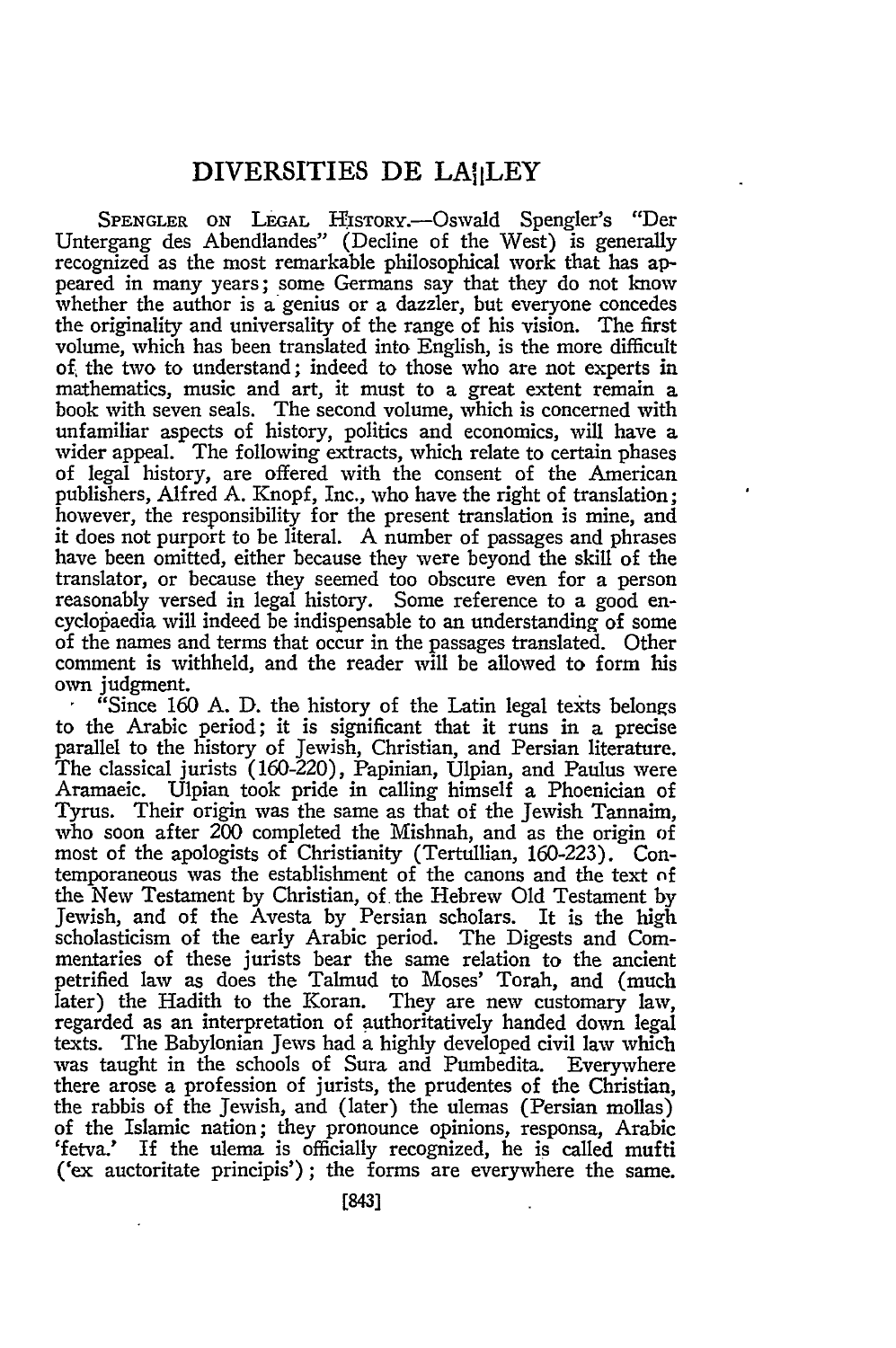About 200 **A.** D. the apologists are superseded by the church fathers, the Tannaim by the Amoraim, the great juris-consults  $('jus')$  by the interpreters and compilers of the constitutions ( $\langle lex' \rangle$ . The imperial Constitutions, since 200 the only source of new 'Roman' law, are commentaries on the jurists' law corresponding to the Gemara, a commentary on the Mishnah. Both developments find their contemporaneous completion in the Corpus Juris and the Talmud.

"The Arabic-Latin contrast between *jus* and *lex* finds its clear expression in Justinian. Institutes and Digest are 'jus,' having the value of canonical texts; constitutions and novels are *'leges,'* new law in the form of interpretation. The canonical writings of the New Testament bear the same relation to the tradition of the Church Fathers.

"No one at present questions the Oriental character of thousands of the Constitutions. We have here true customary law of the Arabic world, which under the pressure of the demands of life, had to be smuggled into the learned texts. The numberless decrees of the Christian ruler in Byzantium, of the Persian ruler in Ctesiphon, of the Resch Galutha (the Jewish Exilarch) in Babylonia, and later of the Khalifs of Islam, have the same significance. . . . .<br> **At the moment when Oriental customary laws were ripe** 

for codification, Justinian formulated a code in Latin which, for linguistic reasons in the East, for political reasons in the West, was doomed to remain mere literature.

"In the West, about 500 A. D., Visigoths, Burgundians, and Ostrogoths, had issued Latin codes for their 'Roman' subjects. This had to be met by a Roman code from Byzantium. The Jewish nation had just completed its code, the Talmud; in view of the large population ruled by it in the Byzantine Empire, a code for the Christians, the Emperor's own nation, became a necessity.

"For the precipitately drafted and defective Corpus Juris was an Arabic and a religious work, as appears from the Christian tendency of many interpolations, from the ecclesiastical constitutions, here placed at the beginning, while in the Theodosian code they were placed at the end, and from the prefaces to many of the Novels. Notwithstanding this, the Code was not a beginning, but an end. Latin disappears from legal life (most of the Novels are written in Greek), and with it the code that was unwisely written in that tongue. Legal history continues its way along the path pointed by the Syriac-Roman Law Book, producing in the eighth century territorial compilations like the Ekloga of Emperor Leo I and the Corpus of the Persian Archbishop Jesubocht. At that time also lived Abu Hassifa, the greatest of Islamic jurists.

"The legal history of the Occident proceeds in three great divisions. The most important became the Norman, derived from the Frankish, law. After 1066 it suppressed in England the fhative Saxon law, and subsequently became the law of the magnates and presently the law of the entire nation. It developed its purely Germanic spirit from strictly feudal to modern institutions, and has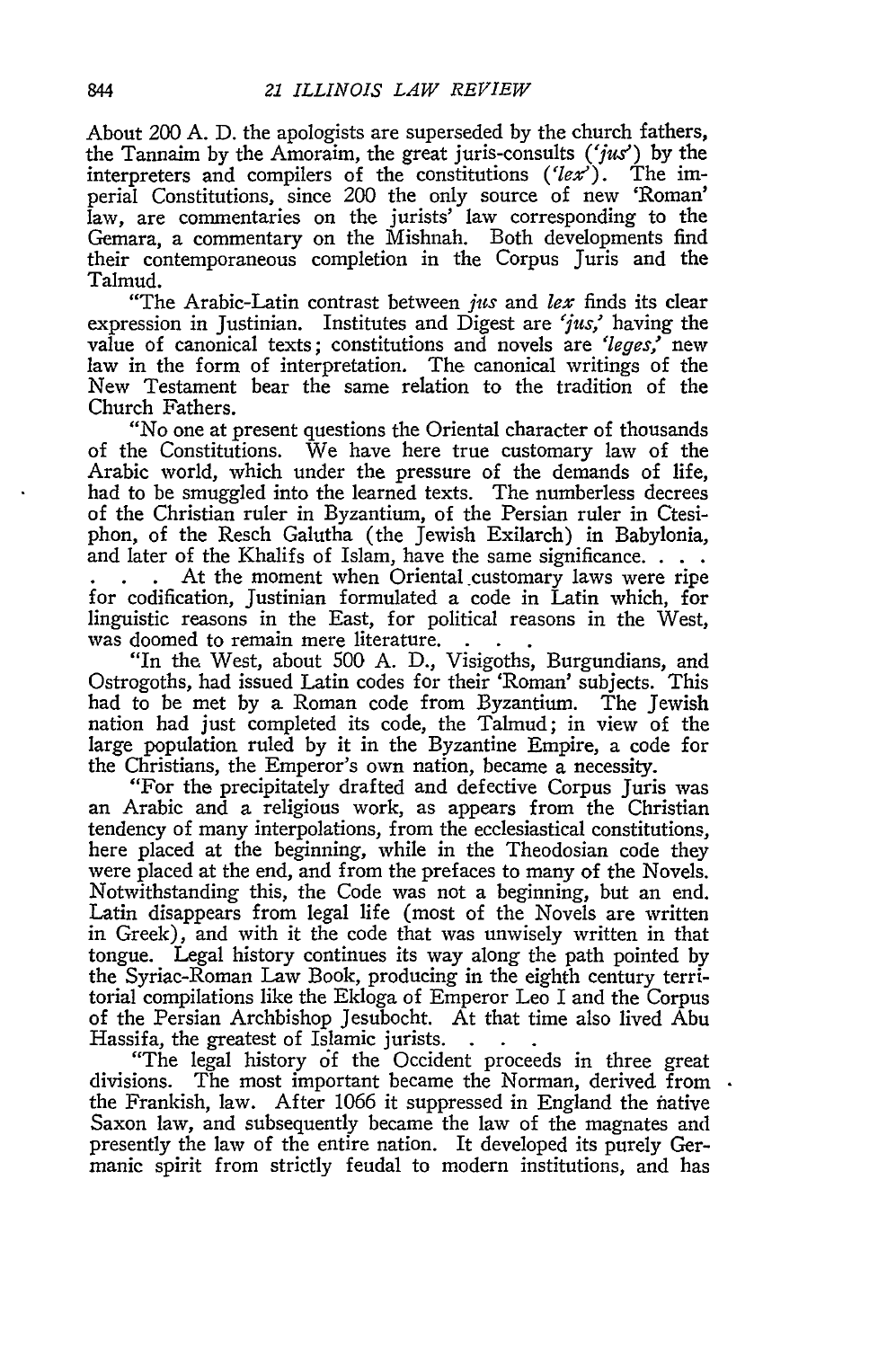become the ruling law of Canada, India, Australia and the United States. Apart from this power, it is the most instructive of western European laws. Unlike the others, its development was not controlled by theoretical teachers. The study of the Roman law in Oxford is kept aloof from practice; at Merton in 1236 Roman law is repudiated by the nobility. The judges themselves create new law on the basis of the old through a system of precedents, and these yield treatises like those of Bracton (1259). Ever since, a statute law in close touch with judicial decisions and a customary law interpreted by the courts go hand in hand without the necessity. of legislative codification.

"The South was ruled by the German-Roman Codes, southern France by the Visigothic as *droit 6crit* in contrast to the Frankish *droit contumier* of the North, Italy down to the Renaissance by the almost purely Germanic law of the Lombards. In Pavia arose a school of Germanic law which about 1070 produced the most important legal treatise of the time, the Expositio, and soon thereafter  $\mathbf{\hat{a}}$  code, the Lombarda. The legal development of the South was ended and superseded by Napoleon's Code Civil, the foundation of further developments in Latin countries and beyond, yielding in importance only to the English law.

In Germany an important movement set in with the writing down of national laws *(Sachsenspiegel* 1230, *Schwabenspiegel* 1274), but came to nothing. There grew up a chaos of petty city and territorial codes, until the visionary politics of dreamers and enthusiasts, bred **by** the wretchedness of actual conditions, impressed itself upon the law. In 1495 the Diet of Worms enacted a judicial constitution after Italian models. The Holy Roman Empire made the Imperial Roman law German common law. Germanic was superseded **by** Italian procedure; judges were trained in universities beyond the Alps, and learned, not from the life around them, but from a concept-splitting philology. Only this country has since produced Romanist ideologists, who shielded the Corpus Juris, as something sacrosanct, from the realities of life.

"A German at the school of Bologna, Irnerius, about 1100 had made the recently discovered code of Justinian the subject of legal scholasticism. As *'ratio scripta'* the new text was believed in just as were the Bible and Aristotle: reality, the substance of the world, consists not in things, but in concepts, and the true law must be derived not, as in the poor and wretched Lombarda, from life and custom, but from the turning in and out of abstract notions. The interest of commentators in the text was theoretical, and they did not think of applying their learning to practice. It was not until after 1300 that their glosses and summaries slowly prevailed against the Lombard laws of the Renaissance cities. Later jurists, Bartolus above all, welded canon and Germanic law together to be used as living law; his work became the Roman law of Spain and Germany, while only in France the jurisprudence of Cujacius and Donnellus went beyond the Scholastic back to the Byzantine texts.